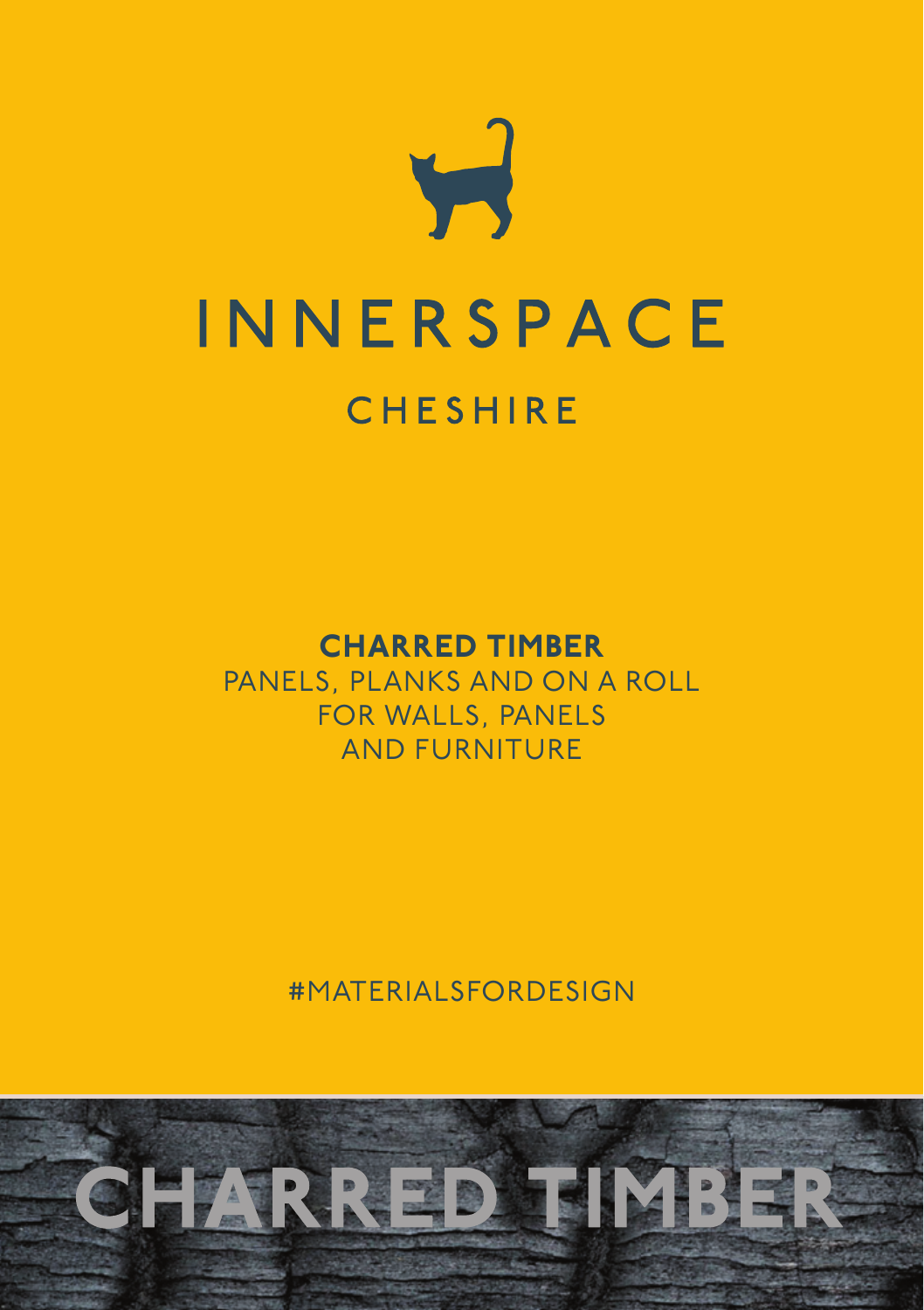Yakisugi is the ancient Japanese craft of conserving timber through the charring of its surface with flame. We love the effect so have come up with two ways that enable designers to achieve a charred timber look.

Our stock line is a deeply charred plank which is the most authentic finish, but remains practical to install with hidden fixings supplied with the planks.

Additionally, as a special, the product can be supplied with a different, bespoke level of charring, both on a board format or as planks depending on the required visual.

And even more practical is our charred timber on a roll.

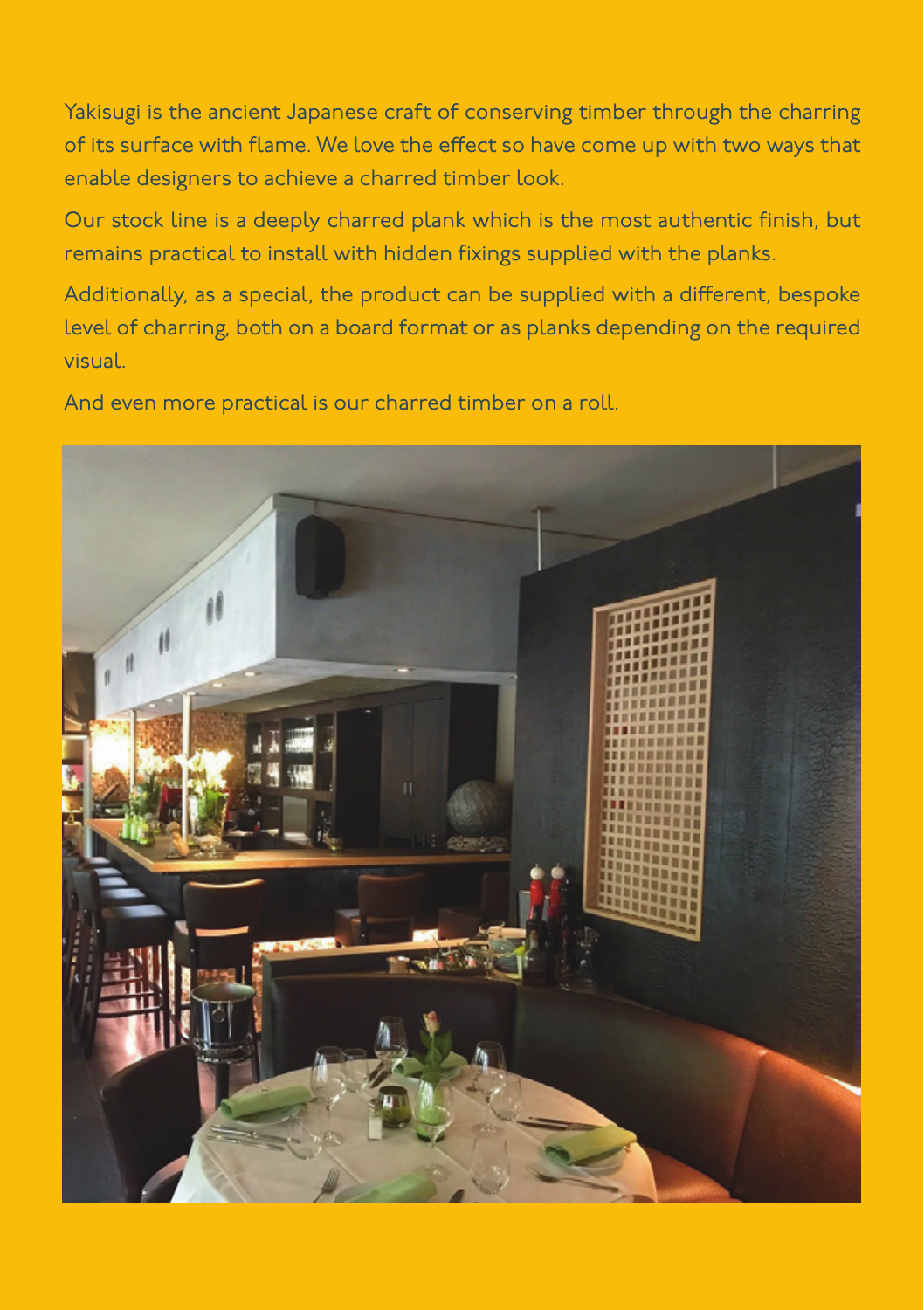



# Charred Timber Planks

We use spruce timber which is charred and then sealed using a nano-coating so that the charred surface doesn't mark when touched.

Charred Timber Planks measure 170 x 3000mm.

# Charred Timber on a Roll

Installed with the supplied adhesive and jointing putty, the on a roll version is easier to install and a cost-effective way of achieving a premium finish.

Charred Timber on a Roll measures 1000 x 3000mm.